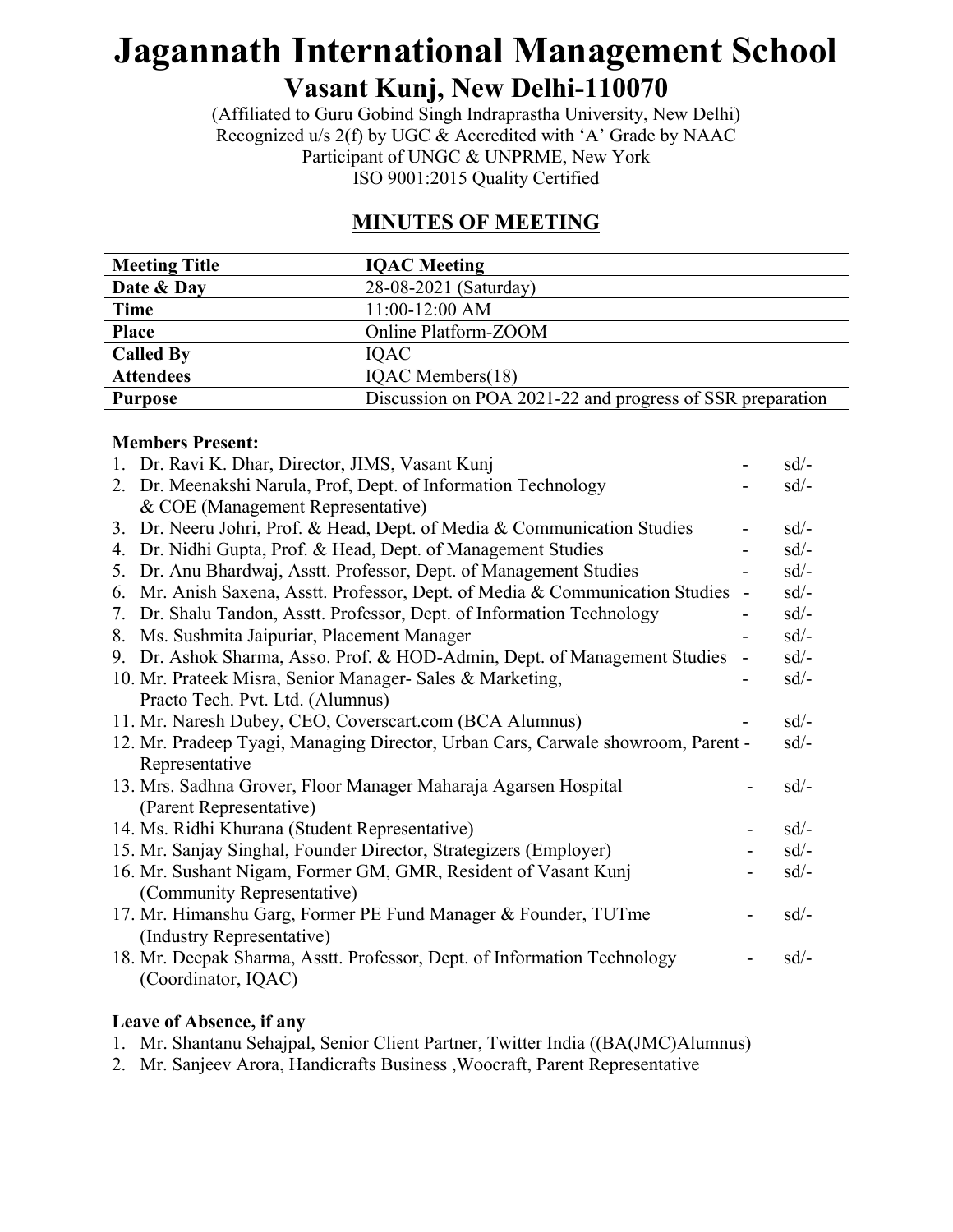(Affiliated to Guru Gobind Singh Indraprastha University, New Delhi) Recognized u/s 2(f) by UGC & Accredited with 'A' Grade by NAAC Participant of UNGC & UNPRME, New York ISO 9001:2015 Quality Certified

**The meeting began with the formal welcome of the members by Dr. Ravi K Dhar, Director, JIMS, Vasant Kunj.** 

**The following points were discussed in the meeting:** 

| Agenda                        | $\blacksquare$ points were discussed in the incentigu<br><b>Discussion</b> | <b>Remarks</b>  |
|-------------------------------|----------------------------------------------------------------------------|-----------------|
| Introduction of all new       | All the members along with the new                                         | For Information |
| members of IQAC               | members introduced themselves and their                                    |                 |
|                               | well-being.                                                                |                 |
| To brief members about        | The IQAC Coordinator apprised all the new                                  | For Information |
| the aims and objectives       | members with the aims, objectives and                                      |                 |
| of IQAC                       | functionalities of IQAC by way of power-                                   |                 |
|                               | point presentation.                                                        |                 |
|                               |                                                                            |                 |
| of Plan<br>Tabling<br>of      | The IQAC Coordinator presented Plan of For Information                     |                 |
| Action (POA) for the          | Action for the academic session 2021-22                                    |                 |
| <b>Academic Session 2021-</b> | for discussion and approval. The following                                 |                 |
| 22                            | points are included and discussed in line                                  |                 |
|                               | with the Institutional KRAs:                                               |                 |
|                               | 1. To admit the best lot of students with                                  |                 |
|                               | improved cut-offs.                                                         |                 |
|                               | 2. To organize more Seminars<br>and                                        |                 |
|                               | Conferences with<br>Third<br>Party                                         |                 |
|                               | collaboration and support in 2021-22                                       |                 |
|                               | 3. To continue to achieve the overall                                      |                 |
|                               | grading of $A$ + for the teaching-learning                                 |                 |
|                               | processes                                                                  |                 |
|                               | To Improve Students' Performance all<br>4.                                 |                 |
|                               | round by focusing on OBE/Student                                           |                 |
|                               | Seminars/workshops/GD<br>Sessions/                                         |                 |
|                               | Counselling sessions/PDP<br>Career                                         |                 |
|                               | Sessions/Aptitude Tests                                                    |                 |
|                               | 5. To focus on Student centric methods,                                    |                 |
|                               | such<br>experiential<br>learning,<br>as                                    |                 |
|                               | participative learning and problem                                         |                 |
|                               | solving methodologies for enhancing                                        |                 |
|                               | learning experiences                                                       |                 |
|                               | 6. To continue using ICT tools in teaching                                 |                 |
|                               | learning process                                                           |                 |
|                               | To further strengthen Mentor-Mentee<br>7.                                  |                 |
|                               | system                                                                     |                 |
|                               | Introduction of Value added/Certificate<br>8.                              |                 |
|                               | courses                                                                    |                 |
|                               | 9. To encourage more Faculty Members to                                    |                 |
|                               | FDP/Refresher<br>attend<br>Courses/                                        |                 |
|                               | Orientation Programmes.                                                    |                 |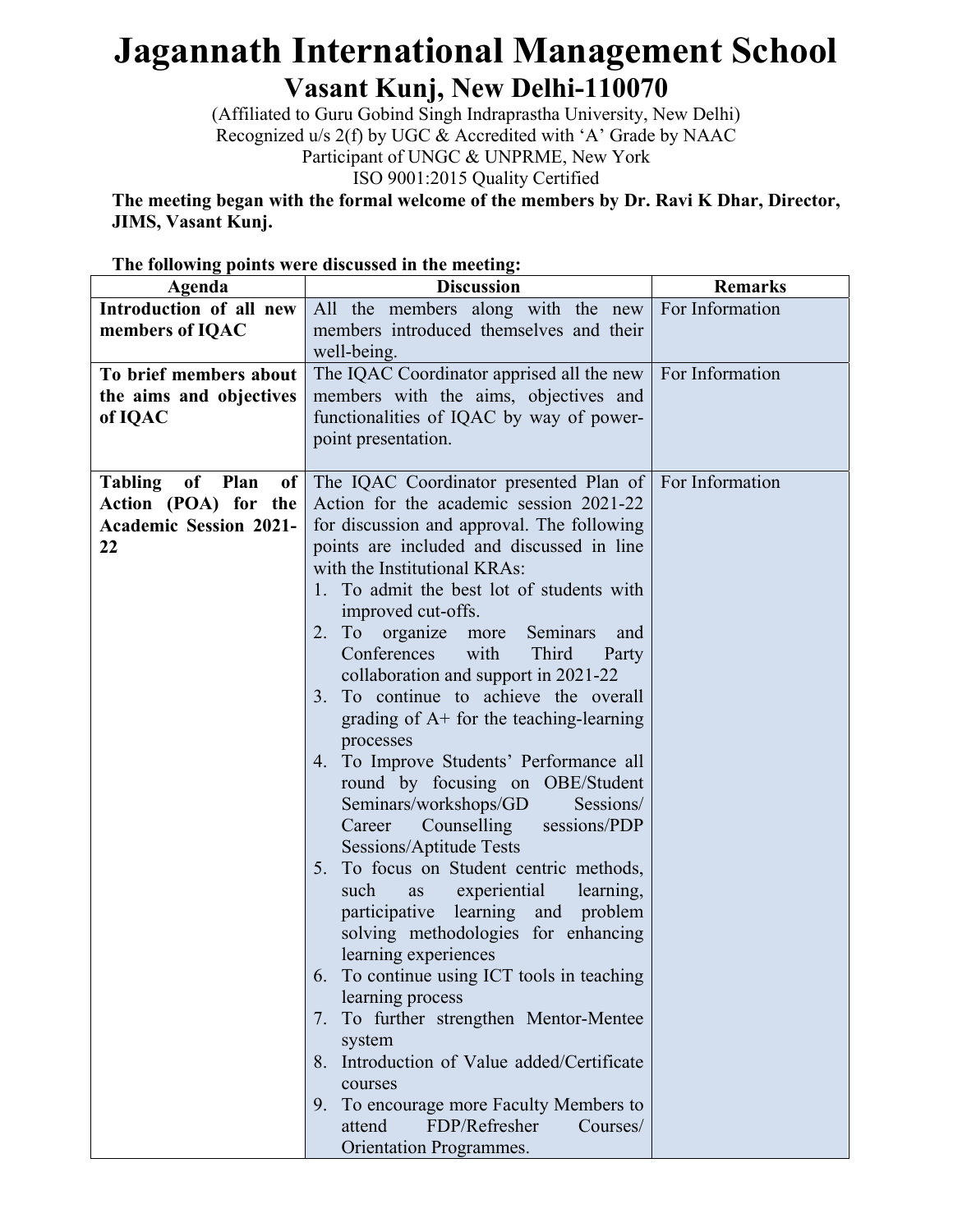(Affiliated to Guru Gobind Singh Indraprastha University, New Delhi)

Recognized u/s 2(f) by UGC & Accredited with 'A' Grade by NAAC

Participant of UNGC & UNPRME, New York

ISO 9001:2015 Quality Certified

|                                | 100 7001.2019 Quality Cuttinu                     |                 |
|--------------------------------|---------------------------------------------------|-----------------|
|                                | 10. To organize Faculty/staff development         |                 |
|                                | programs for teaching and non-teaching            |                 |
|                                | staff.                                            |                 |
|                                | 11. Research and Consultancy: To focus            |                 |
|                                | research projects<br>more<br>on<br>and            |                 |
|                                | publications.                                     |                 |
|                                |                                                   |                 |
|                                | 12. Collection of feedback from all the           |                 |
|                                | stakeholders such as Students, Alumni,            |                 |
|                                | Teachers, Employers and Parents to                |                 |
|                                | improve TLP                                       |                 |
|                                | 13. To<br>collaborate<br>with<br>national<br>$\&$ |                 |
|                                | International organizations for faculty           |                 |
|                                | student exchange programs, in<br>$\alpha$         |                 |
|                                | particular under UNPRME.                          |                 |
|                                | 14. To launch some start-ups under the            |                 |
|                                | umbrella of JIMS Business incubation              |                 |
|                                | Center (JBIC), Institution's Innovation           |                 |
|                                |                                                   |                 |
|                                | Council (IIC) and E-Cell in partnership           |                 |
|                                | with CII Yi Yuva                                  |                 |
|                                | 15. Carrying out activities of IIC                |                 |
|                                | 16. To take forward the commitment of             |                 |
|                                | engagement with the SDGs under                    |                 |
|                                | UNGC.                                             |                 |
|                                | 17. Enriching the reading material in library     |                 |
|                                | 18. Alumni Strengthening                          |                 |
|                                | 19. Participation in Third Party Rankings         |                 |
|                                | such as GHRDC, TIMES Survey, India                |                 |
|                                |                                                   |                 |
|                                | Today etc.                                        |                 |
|                                | 20. Conducting<br>Green<br>Audit<br>and           |                 |
|                                | <b>Environment Audit</b>                          |                 |
|                                | 21. ISR Initiatives                               |                 |
|                                | 22. Gender Audit                                  |                 |
| <b>Self-Study Report (SSR)</b> | 1. Explained all the Criteria with various        | For Information |
| submission to NAAC for         | key indicators to all the members                 |                 |
| Third Cycle<br>of<br>the       | 2. Apprised with the assessment and               |                 |
| <b>Accreditation</b>           | evaluation process of SSR by National             |                 |
|                                | Assessment<br>and<br>Accreditation                |                 |
|                                | Council (NAAC)                                    |                 |
|                                | 3. Informed all the members about the             |                 |
|                                | progress of Self Study Report preparation         |                 |
|                                | for the Third Cycle of Accreditation.             |                 |
|                                | Dr. Ravi K. Dhar informed all the members         |                 |
| <b>Others</b>                  |                                                   | For Information |
|                                | about the establishment of CII Yi Yuva            |                 |
|                                | chapter in JIMS. Members of CII Yi Yuva           |                 |
|                                | will mentor students of JIMS                      |                 |